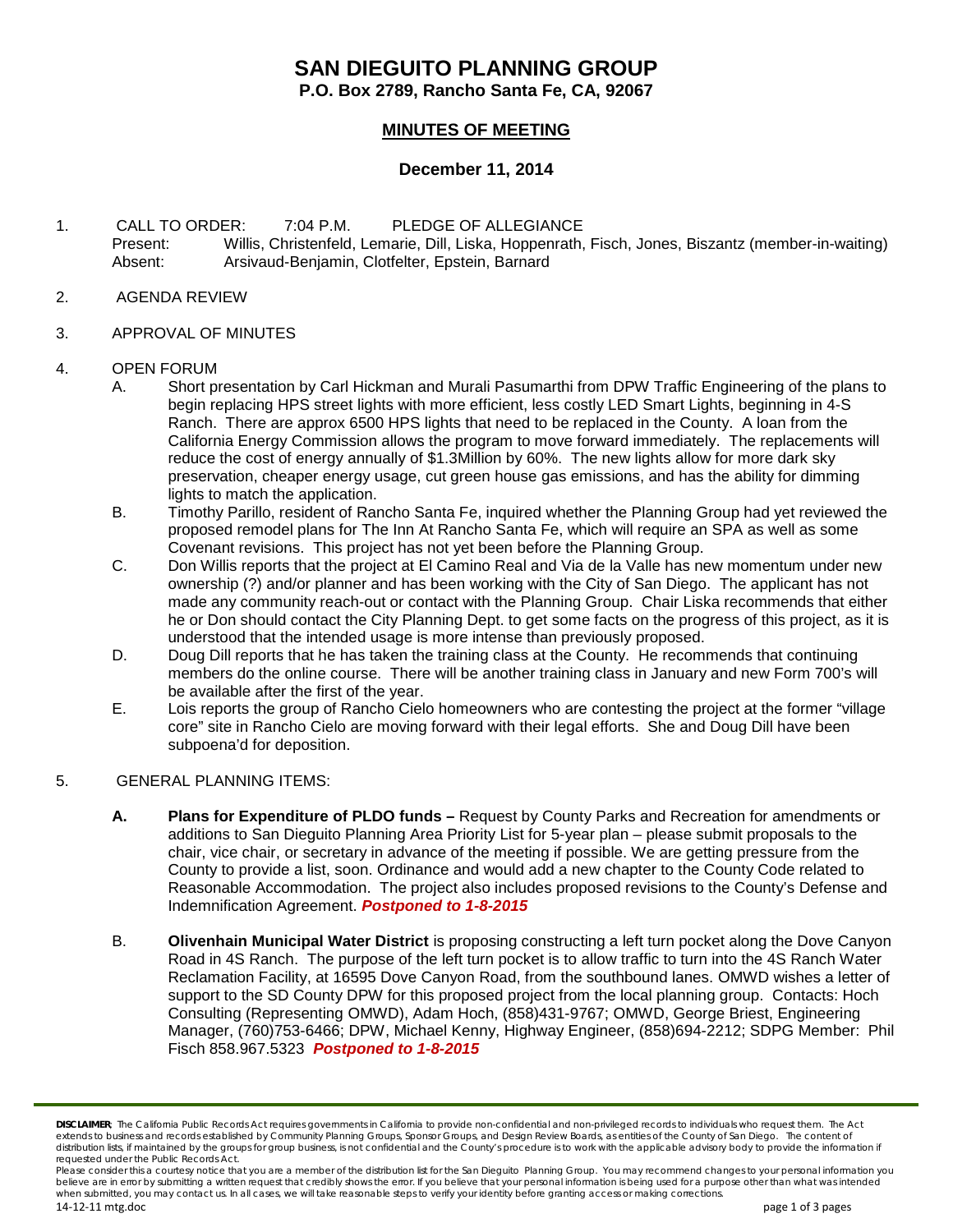C. **Extension of No Parking Hours on Sun Valley Road.** Review and approve SDPG memo to San Diego County Department of Public Works Traffic Advisory Committee requesting an extension of existing posted 'No Parking' hours on Sun Valley Road from Lomas Santa Fe to Paso Del Sol, both north and south sides, from Friday, Saturday, and Sunday from 8 am to 2 pm to everyday 7:00 am to 7:00 pm. Applicant: Sun Valley HOA, Ralph McKinnie, President, 619 954-5637; SDPG Planner: Doug Dill, 760 736-4333. Doug Dill presented letter drafted to Kenton Jones, DPW at the request of the Sun Valley Homeowners Association and in support of their request.

**MOTION** by Doug Dill to approve the submittal of drafted letter as presented. Seconded: Christenfeld. no further discussion.

 $Aves = 8$  nos = 0 abstain = 1 absent/vacant = 6

Biszantz

- 6. MAJOR PROJECTS AND LAND USE ITEMS:
	- A. **PDS 2014 MUP 14-019-PLN 346, PDS 2014 SP 13-001 PLN-TM, PDS 2014 MUP 14-019-PLN 399S, MUP 14-019-PLN 346S – EDEN HILLS** – Administrative Permit for Major Use Permit for sewer system to service 334 homes in proposed Eden Hills development. Applicant: Melissa Krause, Fuscoe Engineering, representative for The Eden Hills Project Owner, LLC; PDS Planner: Beth Ehsan 858-694- 3103; SDPG Member: Kevin Barnard 858-688-1700 *Postponed indefinitely*
	- B. **PDS 2014 MUP 14-030 – Verison Double Peak** Major Use Permit request for 12 antennas, 12 remote radio units, and 1microwave dish antenna on a 45' high monopine. Also proposed is a 11'6" x 16'10" prefabricated equipment shelter on concrete pad and emergency generator housed in a concrete block wall enclosure with stucco wall to match existing building located at 21230 Questhaven Road in San Marcos. Applicant: Margie Sullivan representing Verizon Wireless 760-613-3488; PDS Planner: Melanie Tylke 858-694-3721; SDPG Member: Don Willis 858-481-1535 *Postponed until further notice.*
	- C. **PDS 2014 STP 14-005** Site plan for 7,096 sf single family dwelling with 690 sf guest house on previously graded pad, located at 16681 Riding High Way & Coconut Grove Court in The Crosby Estates. No exceptions or waivers are required for this project. APN 267-201-14 Applicant: John Jensen Architects for applicant, Joe Gallagher, 858-756-7426; DPS Planner: Don Kraft 858-694-3856; SDPG Member: Mid Hoppenrath 760-747-1145 *Postponed to 1-8-2015*
	- D. **PDS2014 STP 14-006 V Setback Designator located at 8080 Hightime Ridge, San Diego** APN 267- 201-03-00 Applicant: Philip Quatrino representing Jonathon & Melody Mohseni 858-527-0818; PDS Planner: Don Kraft 858-694-3856; SDPG Member: Mid Hoppenrath 760-747-1145 *Postponed to 1-8- 2015*
	- E. **PDS2014 AD14-050** Administrative permit application for 2,496 sf guest living quarters on 2.24 acre lot with existing 7,496 sf home w/attached garage located at 6072 Avenida Alteras & Calle Mayor in Fairbanks Ranch. Applicant: Dave Henrikson for Weimin Ji & Hao Chen 951-764-230 *Postponed to 1- 8-2015*2; PDS Planner: Bronwyn Brown 858-495-5516; SDPG Member: Laurel Lemarie 858.756.2835
	- F. **PDS2014 STP14-026 – site plan for 3,397 sf Single Family home and garage, tack room on 4.98 acres** located at Avenida de Pompeii in Santa Fe Valley. APN #269-100-47. Applicant: Michael Azurmi representing Tom & Anne Bache 619-417-1400; PDS Planner: Vincent Kattoula 858-694-3959; SDPG Member: Mid Hoppenrath 760-747-1145 Continued from 11-13 meeting. *Postponed to 1-8-2015*
	- G. **PDS2013- AD 14-055 – Administrative permit for 237.5 sf addition to existing 1,152 sf guest house** located at 5570 San Elijo in Rancho Santa Fe. APN#266-371-09 Applicant: Stephen Ray on behalf of Anthony Lienau 619-992-8656; PDS Planner: Donald Kraft 858-694-3856; SDPG Member: Chaco Clotfelter 858-342-3050 *This item to be re-assigned and heard 1-8-2015*
	- H. **PDS2014 AD 14-061 – Discretionary Permit application for 5,000 sf stables on 9.22 acres** located at 5631 El Camino Del Norte, Rancho Santa Fe. APN #265-072-04-00 Applicant: Cheryl Carnation on behalf of Ralph Faison 619-985-1888; PDS Planner: Benjamin Mills 858-495-5234 SDPG Member: Laurel Lemarie 858-756-2835 *Postponed to meeting of 1- 8-2015*

*DISCLAIMER; The California Public Records Act requires governments in California to provide non-confidential and non-privileged records to individuals who request them. The Act* extends to business and records established by Community Planning Groups, Sponsor Groups, and Design Review Boards, as entities of the County of San Diego. The content of distribution lists, if maintained by the groups for group business, is not confidential and the County's procedure is to work with the applicable advisory body to provide the information if *requested under the Public Records Act.*

*Please consider this a courtesy notice that you are a member of the distribution list for the San Dieguito Planning Group. You may recommend changes to your personal information you*  believe are in error by submitting a written request that credibly shows the error. If you believe that your personal information is being used for a purpose other than what was intended *when submitted, you may contact us. In all cases, we will take reasonable steps to verify your identity before granting access or making corrections.*